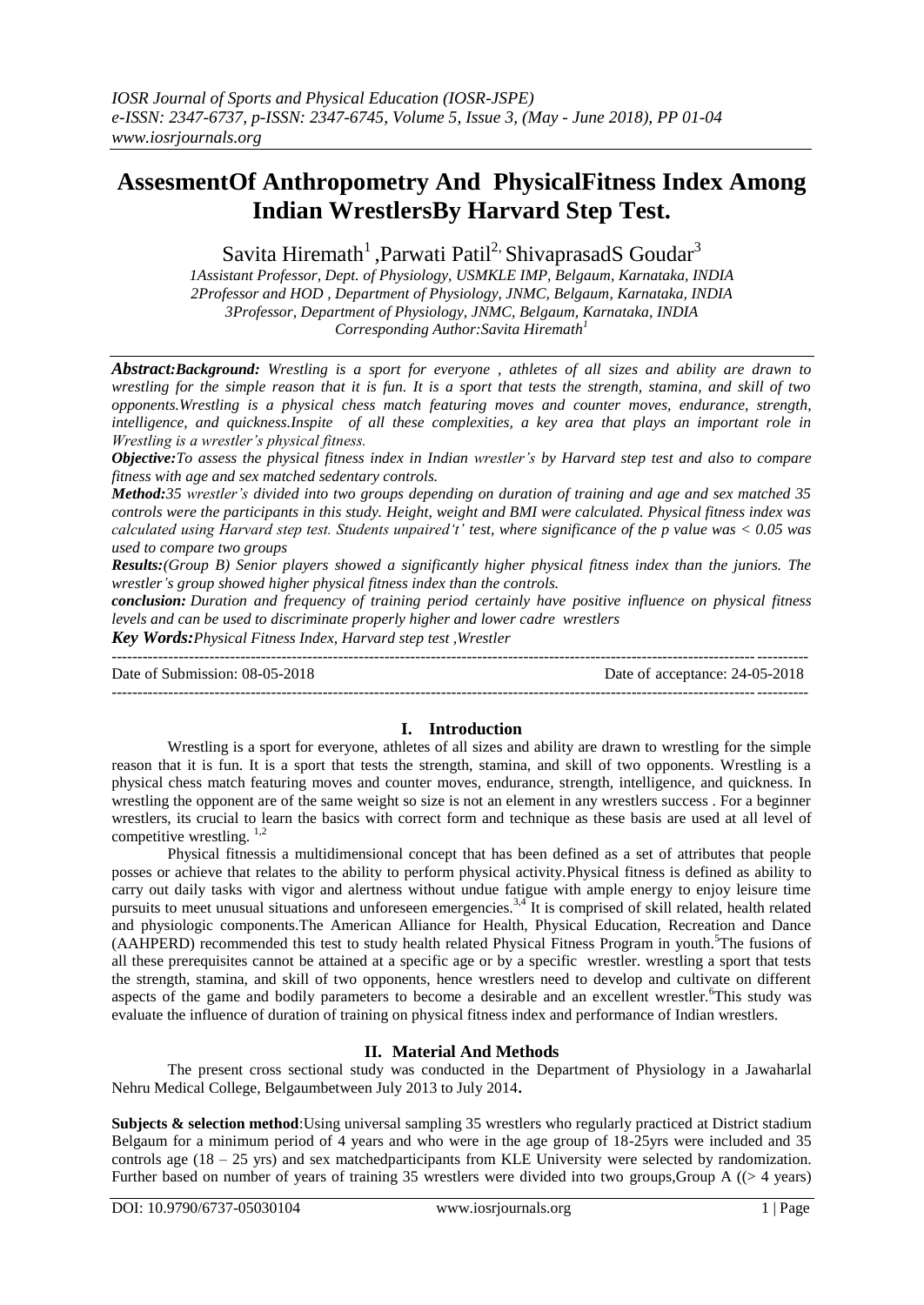and Group  $B \leq 4$  years of training). Descriptive data of the participant's age, medical history, training schedule regarding number of years of wrestling practice, and dietary history were obtained by questioning the participants. Nature of the study was explained and written informed consent was obtained from them. The study was approved by the Ethical and Research Committee of the institution.

## **Inclusion criteria:**

- 1. All the wrestlers trained & practicing regularly for a minimum period of  $3\ge$ years and who were in the age group of 18-25yrs.
- 2. Age (18–25yrs) and sex matched participants coming from same region who have not undergone any sort of sports training or carrying out regular exercise were selected randomly in comparative group.

### **Exclusion criteria:**

- 1. Subjects with respiratory, neuromuscular, cardiac, endocrine disorders among wrestlers and comparative group.
- 2. Students from comparative group who were doing regular physical exercise, meditation or undergoing any sports training.

### **Procedure**

The participants were assed for the baseline parameters ofheight, weight and BMI.The height was as measured by Commercial stadiometer to the nearest 0.5 cm. The participant was made to stand erect with bare foot on the floor board of the stadiometer with his or her back to the vertical backboard of the stadiometer.Weight was recorded by Digital scale with an accuracy of +100gm, participant was asked to come in light clothes and bare foot.

BMI is calculated by dividing body weight in kilograms by height in meters squared also called Quetelet Index. PHYSICAL FITNESS INDEX (PFI) was calculated on Harvard step test which required stepor platform 20 inches high, stopwatch, metronome gives beat every 2 seconds at a rate of 30 per minute.

The subject steps up and down on the platform at a rate of 30 steps per minute (every two seconds) for 5 minutes or until exhaustion. Exhaustion is defined as when the athlete cannot maintain the stepping rate for 15 seconds. The athlete immediately sits down on completion of the test, and the total number of heart beats is counted between 1 to 1.5 minutes after finishing. Total test time in seconds was noted down.<sup>3,7</sup> **Scoring:** the Fitness Index score is determined by the following equation

**Physical Fitness Index** (PFI)  $=$  100 x test duration in seconds

5.5 X pulse count between 1 and 1.5 minutes

#### **Statistical analysis**

Statistical analysis involved quantitative variables summarized through mean and standard deviation. Difference between mean of the two groups was tested using Students unpaired "t" test, where significance of the p value was  $< 0.05$ .

#### **III. Result**

Group A consisted of 24 wrestlers (18 males and 6 females) and Group B had 11 wrestlers (10 males and 1 females). Mean age of group A was 19.3 yrsand that of group B was 18 .6 yrs. In the present study mean age of the wrestlers was19.1 years where as of the controls it was 19.7 years. Mean height and weight of both the groups were almost similar with themean height in the wrestler group being higher than control group but the difference being statistically insignificant. Mean of BMI was significantly higher in control group (p<0.05).(Table 1)

Harvard step test findings among wrestler groups showmean Heart rate between  $1 - 1.5$  min was less in group A than group B. The difference was found to be statistically significant ( $p$  <0.05). Physical fitness index (PFI) was found to be more in wrestler group A than group B and the difference was statistically significant (p<0.05).(Table 1)

In comparison with controls the Physical fitness index (PFI) was found to be more in wrestlers group andthe difference was statistically significant ( $p<0.05$ ). Mean Heart rate between  $1 - 1.5$  min was less in wrestler group than control group . The difference was found to be statistically significant ( $p < 0.05$ ).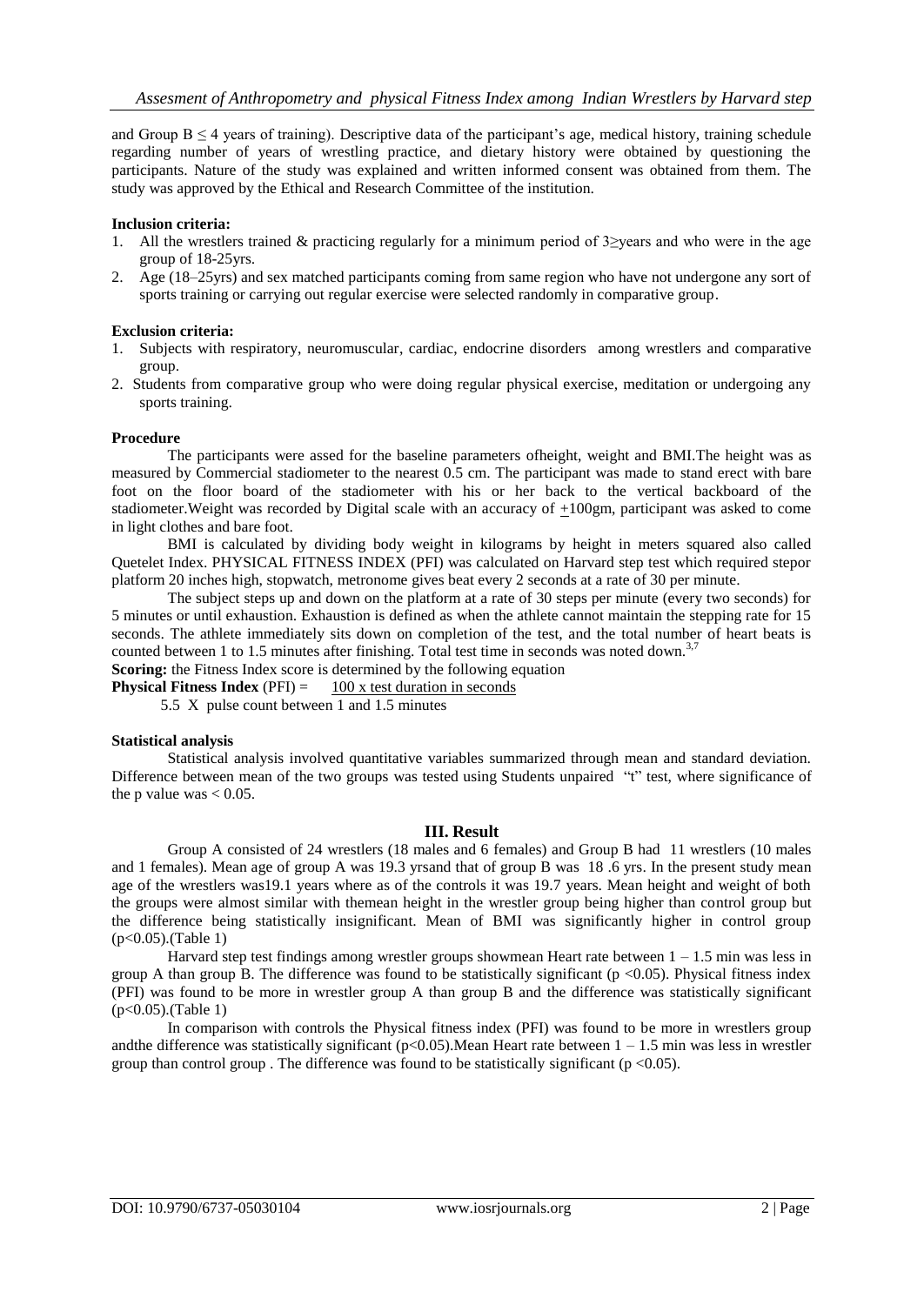| <b>Variables</b>                              | Group $A(\geq 4yrs)$ n=24 | Group $B \leq 4$ yrs) n=11 | <b>p</b> -value |
|-----------------------------------------------|---------------------------|----------------------------|-----------------|
| Height(cms)                                   | $154 \pm 6.54$            | $165 \pm 4.92$             | 0.669           |
| Weight(kg)                                    | $55 \pm 7.53$             | $53.36 \pm 5.55$           | 0.132           |
| BMI                                           | $21.2 + 2.09$             | $19.8 + 1.3$               | 0.065           |
| <b>Harvard Step Test</b>                      |                           |                            |                 |
| Test time (sec)                               | $300+0$                   | $300 + 0$                  | $< 0.001*$      |
| Heart beat between 1 to<br>$1.5 \text{ mins}$ | $59.7 + 3.41$             | $64.7 + 5.46$              | $< 0.001*$      |
| PFI score                                     | $91.6 \pm 5.08$           | $84.8 \pm 7.18$            | $< 0.001*$      |

**Table 1 :**Shows Base line parameters and Results of Harvard step test among Wrestlers (mean± SD) (n=35)

(\*) p value significance  $= < 0.05$ 

| Table 2: Baseline parameters & results of Harvard step test of judo and control groups (mean $\pm$ SD)(n=70) |  |
|--------------------------------------------------------------------------------------------------------------|--|
|--------------------------------------------------------------------------------------------------------------|--|

| <b>Variables</b>                            | Wrestlers         | controls          | p -value   |
|---------------------------------------------|-------------------|-------------------|------------|
| Height(cms)                                 | $164.34 \pm 6.02$ | $167.31 \pm 6.96$ | 0.060      |
| Weight(kg)                                  | $56.06 \pm 7.13$  | $60.97 + 8.56$    | $0.011*$   |
| BMI                                         | $20.8 \pm 2.07$   | $21.9 \pm 3.30$   | 0.056      |
| <b>Harvard Step Test</b><br>Test time (sec) | $300+0$           | $165.7 \pm 51.69$ | $< 0.001*$ |
| Heart beat between 1 to 1.5<br>mins         | $61.3 \pm 4.71$   | $69.3 \pm 7.66$   | $< 0.001*$ |
| PFI score                                   | $89.5 \pm 6.55$   | $43 \pm 10.25$    | $< 0.001*$ |

(\*) p value significance  $= < 0.05$ 

# **IV. Discussion**

Physical fitness has three main aspects. These are static fitness (absence of disease), dynamic fitness (ability to perform strenuous work) and motor skills fitness. Of these three, the dynamic fitness is very important in athletes which can be measured by Harvard step test.<sup>8</sup>. One is said to be "physically fit" if they have the ability to carry out daily tasks with vigor and alertness, without undue fatigue, and with ample energy to enjoy leisure time pursuits and to meet unforeseen emergencies.<sup>4</sup>Wrestling is a sport that tests the strength, stamina, and skill of two opponents.A study proved that elite & amateur wrestlers had similar height, BMI & body fat ratio , but there were significant differences between the sport experiences of elite wrestlers and amateurs.<sup>9</sup>Despite there being no difference between the groups in anthropometrical characteristics, it is important to note that the BMI percentage were almost same in both groups with little difference but, when compared to the untrained, sedentary controls there was a huge difference indicating that wrestlers were lean. This supports the assumption that wrestlers try to maximize lean body mass and minimize fat mass.These results corroborates with the results done in other studies. It could be a reflection of physiological adaptations to long-term wrestling training.<sup>1,10,11,12</sup>

In our study Physical fitness index calculated by Harvard step test showed a higher index for group A wrestlers than B group. Total time on the steps was high for group A than group B. The pulse counts between 1- 1.5 mins after the test was low in group A than group B, Thus the PEI in group A was more than that in group B. All these finding of this test were significant suggesting faster recovery in (group A) due to aerobic training. The increased ATP/PCr stores and elevated myokinase and creatine concentration, results in an ability to supply more energy through the phosphagen and aerobic systems, thus decreasing the reliance on anaerobic glycolysis. With reduced anaerobic glycolysis during exercise, less energy is required during the recovery period to rid the muscle of H+ and lactate, potentially hastening the recovery process.<sup>13</sup>Howeverit has been demonstrated that there are no major physiological differences between wrestlers of both freestyle and Greco-Roman styles.<sup>14</sup>

Harvard step test introduced by Brouha et al is widely regarded as a useful test of fitness for strenuous exercise in young men and with appropriate modification in young women<sup>15</sup>. Longer duration of practice might be contributing to the high PFI in group A. Fitness index is directly proportional to the duration of exercise and inversely proportional to post exercise pulse counts. Harvard step-test is considered to be a useful test of the cardiovascular fitness of athletes.  $16,17$ 

Harvard step was performed on both the groups to calculate their physical fitness index.The results state that the wrestlers have faster recovery than the controls and better aerobic capacity.<sup>18</sup>The higher PFI score in wrestler group proves that definitely the wrestlers are more physically fit than the controls and it can be attributed to their duration and frequency of training. A proper choice of tests should provide diagnostic insights into the morphological, motor and functional components of athletic fitness.<sup>19</sup>Understanding the demands of the sport of wrestling is of huge value to the strength & conditioning coach and sport scientist. Excellence in sport achievements are rare and require much effort and commitment. Many athletes struggle to break through various kinds of human limits, but only a few manage to be successful, which depend on advanced sports training techniques and strategies. The application of this knowledge must incorporate all dimensions of physiology, biomechanics and sport medicine with the combined intuition and coaching ability of .And this can be achieved by an elaborate trainingprogrammes given by the elite coach